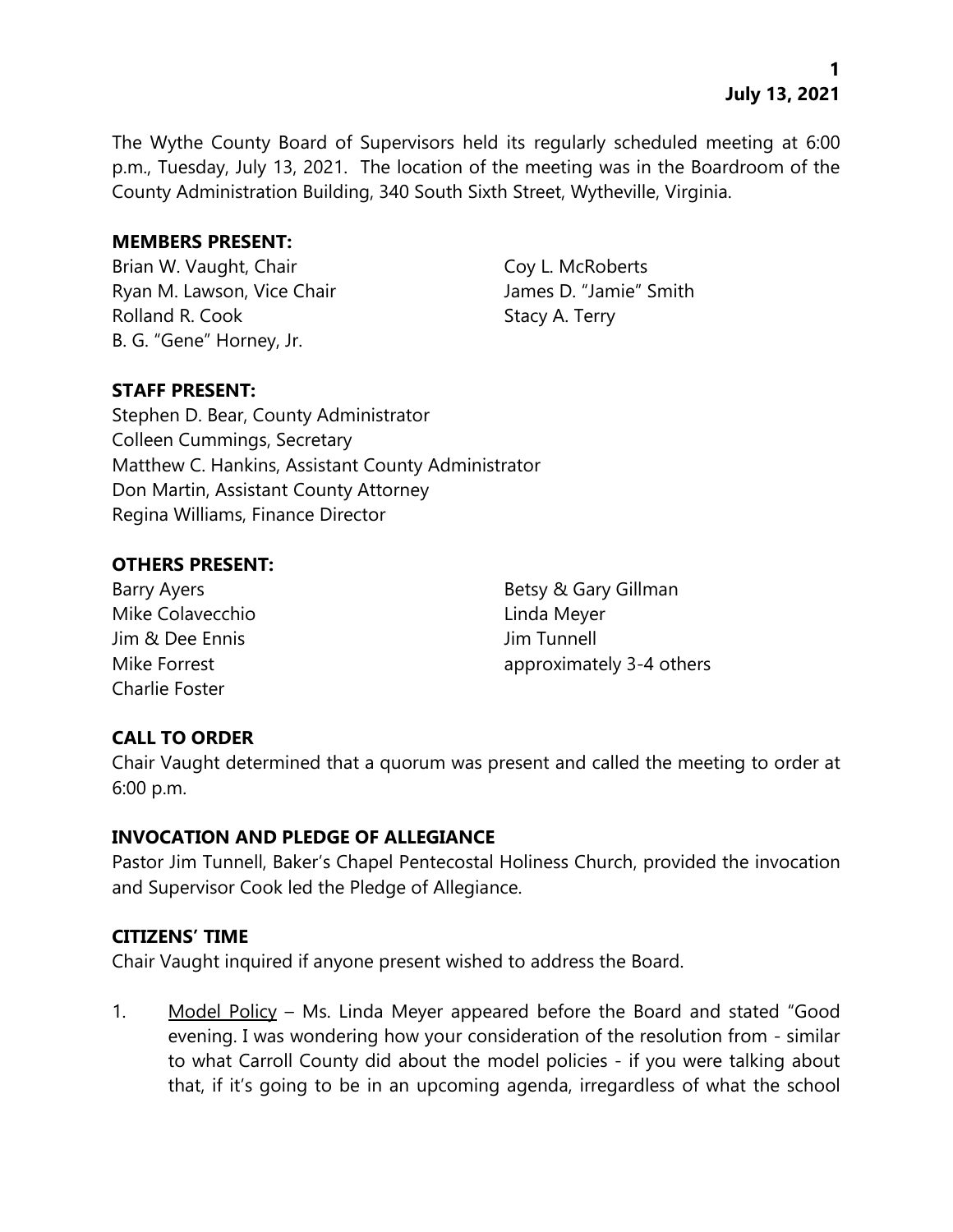board decided last week. Any response? Are you thinking about it? Is it going to be on …"

Chair Vaught interrupted Ms. Meyer to remind her that Citizen's Time is for Wythe County residents to voice comments to the Board for consideration, and that the Board does not engage citizens during this time. Any issues that the Board wants to respond to, will be done later in the meeting and not during Citizens' Time.

- 2. Tenure Recognition Policy Ms. Meyer continued "The second thing I'd like to talk about is the new tenure recognition policy. I was always just delighted just to have a job. Today everybody seems to think that they should be entitled to something else. They should be rewarded for coming to work beyond salaries. I don't know of any public employee of their demise in Wythe County because of being overworked. At the current time, we are paying for health insurance, VRS group life, hybrid disability insurance, FICA, VRS retirement, retirement related credit and unemployment insurance, workers' compensation. Those are enough perks for employees. We do not have to give them a tenure recognition on top of it. It is absolutely outrageous at this point in time, especially since teachers got raises. Things are happening all over. It's just impossible for you guys to even think of putting this into action especially since it says each year they will be rewarded. So, this is going to be an ongoing thing, irregardless of your raises and bonuses and so on and so forth. Please reconsider. I don't know who is on your budget committee but this is certainly not a very good plan. So, I am hoping you disagree with that when it comes to that and rethink it. You're supposed to be acting in the best interest of taxpayers of Wythe County and this certainly is not. This just prioritizes employees that are already getting a significant benefit from working here."
- 3. Speedwell Feedlot Ms. Meyer continued "Now I'd like to know what and if anything has happened with our Speedwell livestock enterprise. It's a mess. It's smelly - it's awful. I had asked if the DEQ would do some water sampling. Cripple Creek is there and so on and so forth. Manure is up to the cattle's knees. What are they going to do to mitigate the smell and so on and so forth. Here, we're in July already. This is an ongoing thing, year to year to year. We need to be on top of it and we'd like to know, the citizens in Speedwell would like to know what you guys are doing to help them. Thank you."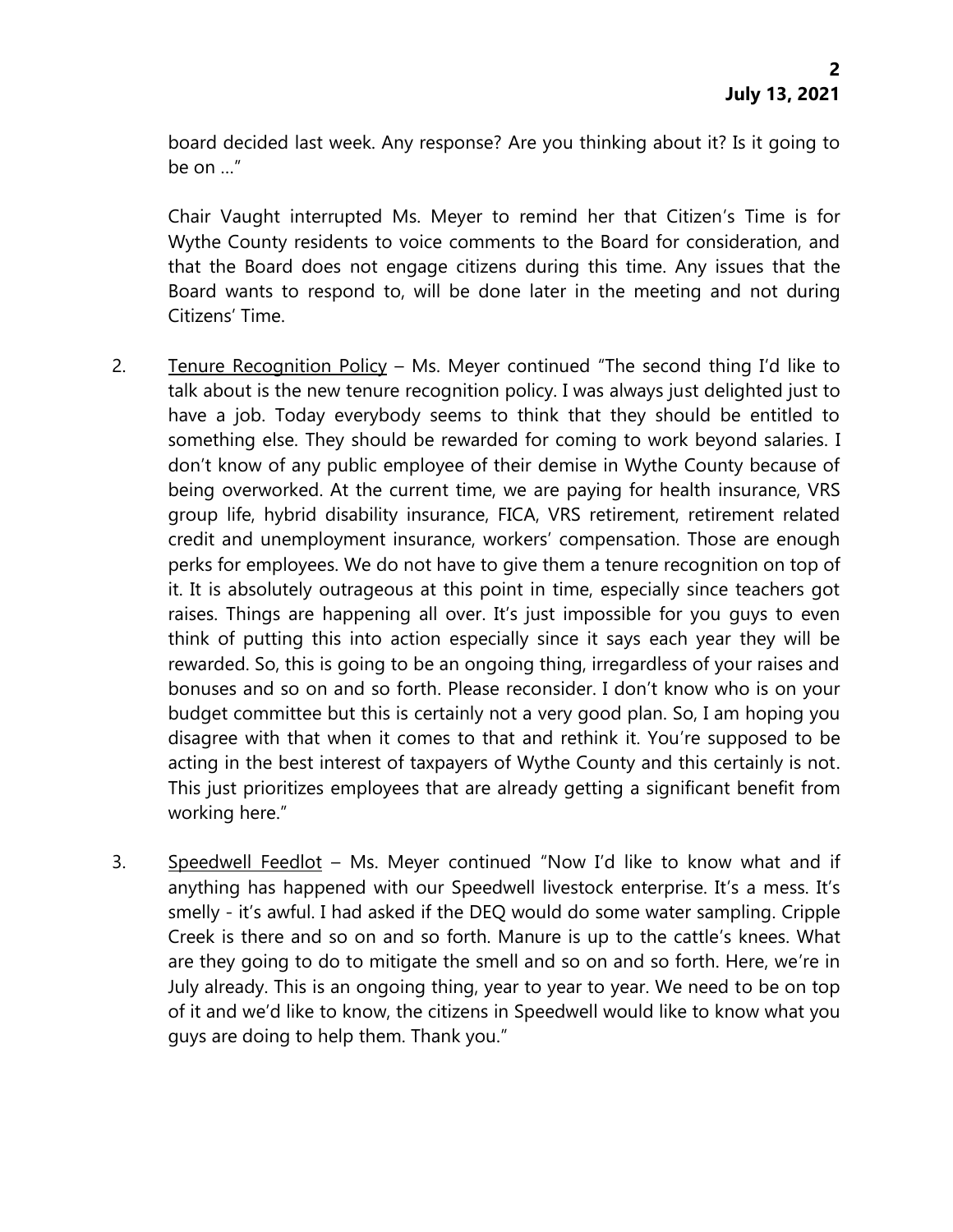- 4. APEX Center Mr. Mike Forrest appeared before the Board and stated "Good evening. Later tonight, on the agenda there's a report from the APEX Center. I had the opportunity to see their financial statement through eleven months ending May 31<sup>st</sup>. And I wanted to point out some things that may or may not be in the APEX report. For this year that just ended June  $30<sup>th</sup>$ , APEX received \$200k from the County for operating costs. Their financial statement shows a profit for eleven months of \$3,573. Without the \$200k in there, you're looking at a loss of \$196k. That is an ongoing loss. It has happened every year that APEX has been there. I don't think the upcoming year is going to start any better. According to the APEX website this week, a couple of hours ago, there's only three days booked for events in the rest of July, there's only one day booked in August, three days in September, and three days ending October 31<sup>st</sup>. That's ten days over a period of about three and a half months. That don't pay the bills. It's not going to pay the bills. It never has. There's better use of the money, the taxpayers' money, other than the APEX Center. You need to stop throwing good money after bad. One use I can think of, last meeting Rural Retreat Rescue Squad needed some cash. I'd much rather see money go to something that's going to save somebody's life and I would think our supervisor from that area would agree with that. It's not a good use of our taxpayer money. The debt on that is roughly \$6M I believe. The County, in addition to that \$200k, last year paid about a quarter of a million debt service, at least that much. We've spent \$12-13M on that, so that's a lot of taxpayer money that's gone. You had the opportunity a couple meetings ago when you talked about the budget, to put this out. Three of you chose to, four of you did not. Two of those four mention their campaign about APEX. You had an opportunity to do something, and you blew it. Hopefully, you'll go back and look at it again. We do not need to spend more money, throwing good money after bad, on a losing proposition. It was a pipedream when it started. It should never have been done. I think if this board had been in place then, it wouldn't have happened. But it's just going downhill. We cannot afford that for taxpayers. Thank you."
- 5. Tenure Recognition Policy Mrs. Diane Ennis appeared before the Board and stated "Good evening, y'all. Since you can't answer the question how many employees would be involved with this tenure program, I'm just going to state that I don't see the reason behind a tenure program for employees. Thank you."

With no one else signed up to speak, Chair Vaught closed Citizens' Time.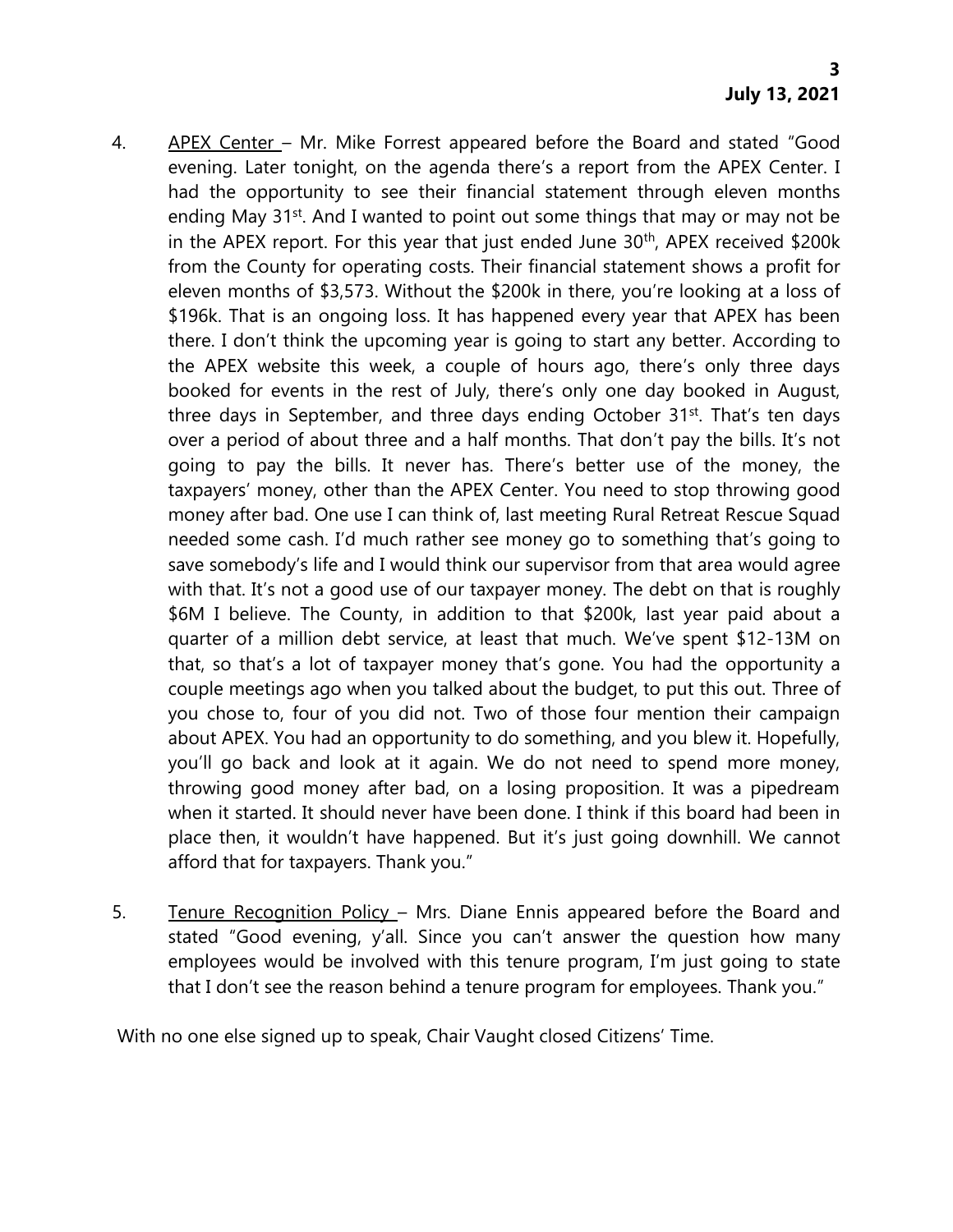#### **PAYMENT OF COUNTY INVOICES**

Supervisor McRoberts made a motion to pay the invoices for approval on July 13, 2021, for the various departments of County government. The invoices were paid on General Warrants 30110069-30110130 as follows:

# **EXPENDITURES BY DEPARTMENT BOARD OF SUPERVISORS July 13, 2021**

| <b>CHECK#</b> | <b>ISSUE DATE</b> | <b>VENDOR</b>                        | <b>AMOUNT</b> |
|---------------|-------------------|--------------------------------------|---------------|
| 30110069      | 07/13/2021        | ALLIED INDUSTRIAL PRODUECT           | \$<br>940.86  |
| 30110070      | 07/13/2021        | ALPHA & OMEGA REPAR SERVI            | 149.34        |
| 30110071      | 07/13/2021        | <b>APPALACHIAN POWER</b>             | 529.19        |
| 30110072      | 07/13/2021        | <b>BARREN SPRINGS VOL FIRE D</b>     | 1,191.86      |
| 30110073      | 07/13/2021        | <b>CAROLINA RECORDING SYSTEM</b>     | 3,500.00      |
| 30110074      | 07/13/2021        | <b>CENTURYLINK</b>                   | 49.99         |
| 30110075      | 07/13/2021        | <b>CENTURYLINK</b>                   | 52.01         |
| 30110076      | 07/13/2021        | <b>COMPLETE TOWING &amp; RECOVER</b> | 750.00        |
| 30110077      | 07/13/2021        | COMPUTER PROJECTS OF IL I            | 720.00        |
| 30110078      | 07/13/2021        | DELL MARKETING LP                    | 1,321.13      |
| 30110079      | 07/13/2021        | DUNCAN-PARNELL INC                   | 1,400.00      |
| 30110080      | 07/13/2021        | <b>ENTERPRISE FM TRUST</b>           | 7,258.43      |
| 30110081      | 07/13/2021        | <b>FERGUSON ENTERPRISES #5</b>       | 235.13        |
| 30110082      | 07/13/2021        | <b>GENUINE PARTS COMPANY</b>         | 21.27         |
| 30110083      | 07/13/2021        | HARPO'S HARDWARE & BLDG S            | 332.00        |
| 30110084      | 07/13/2021        | <b>HILL STUDIO PC</b>                | 8,000.00      |
| 30110085      | 07/13/2021        | <b>IVANHOE FIRE DEPT</b>             | 1,656.98      |
| 30110086      | 07/13/2021        | JOINT PUBLIC SERVICE AUTH            | 51,090.00     |
| 30110087      | 07/13/2021        | MANSFIELD OIL CO                     | 6,231.35      |
| 30110088      | 07/13/2021        | MAX MEADOWS FIRE DEPT                | 3,837.21      |
| 30110089      | 07/13/2021        | <b>JEFFERY LEE MILLER</b>            | 4,163.00      |
| 30110090      | 07/13/2021        | <b>NATIONAL POOLS</b>                | 844.09        |
| 30110091      | 07/13/2021        | OFFICE OF THE CHIEF MEDIC            | 60.00         |
| 30110092      | 07/13/2021        | <b>AMANDA HASLEY</b>                 | 14.00         |
| 30110093      | 07/13/2021        | <b>ASHLEY SOX</b>                    | 20.00         |
| 30110094      | 07/13/2021        | <b>CASE ARNOLD</b>                   | 53.00         |
| 30110095      | 07/13/2021        | <b>ELLEN PERKINS</b>                 | 21.00         |
| 30110096      | 07/13/2021        | <b>GARLAND SAYERS</b>                | 20.00         |
| 30110097      | 07/13/2021        | <b>JEFFERY SIMPSON</b>               | 61.40         |
| 30110098      | 07/13/2021        | <b>JOSH HELDRETH</b>                 | 75.00         |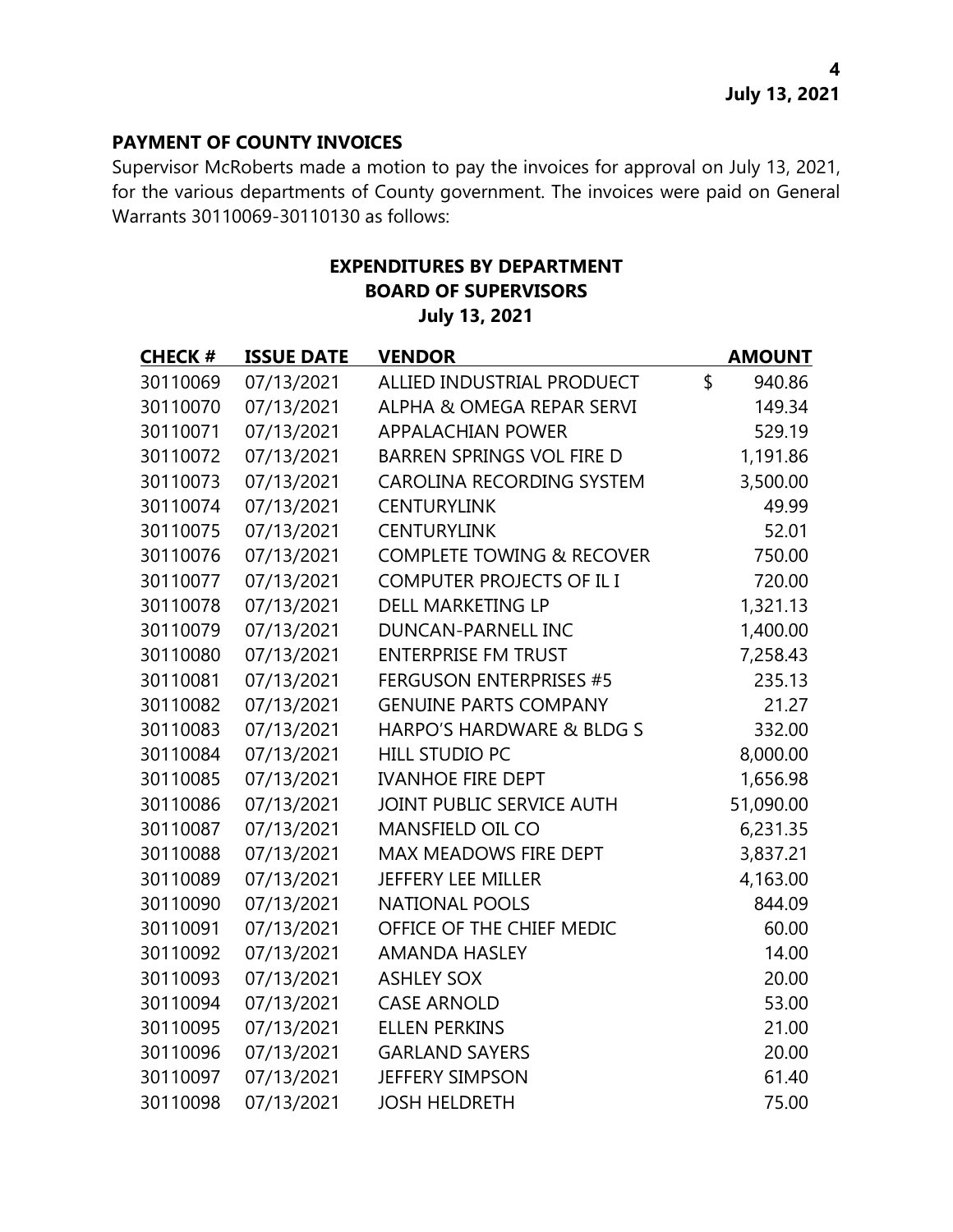| 30110099 | 07/13/2021                           | LISHA CRAIR                          | 21.50        |
|----------|--------------------------------------|--------------------------------------|--------------|
| 30110100 | 07/13/2021                           | <b>LORI GUYNN</b>                    | 639.25       |
| 30110101 | 07/13/2021                           | PHYLLIS MEDLEY                       | 20.00        |
| 30110102 | 07/13/2021                           | <b>RANDY KEIRL</b>                   | 40.00        |
| 30110103 | 07/13/2021                           | <b>SANDRA BLEVINS</b>                | 34.00        |
| 30110104 | 07/13/2021                           | PROTECT YOUTH SPORTS                 | 15.95        |
| 30110105 | 07/13/2021                           | <b>S&amp;S ENGINEERS INC</b>         | 2,850.00     |
| 30110106 | 07/13/2021                           | <b>SEGRA</b>                         | 31.25        |
| 30110107 | 07/13/2021                           | SOUTHWEST VIRGINIA EMS CO            | 875.00       |
| 30110108 | 07/13/2021                           | SPEEDWELL FIRE DEPT                  | 813.95       |
| 30110109 | 07/13/2021                           | SPILMAN THOMAS & BATTLE P            | 3,484.25     |
| 30110110 | 07/13/2021                           | <b>SUBURBAN PROPANE-1241</b>         | 103.08       |
| 30110111 | 07/13/2021                           | TRI CITIES/SW VA REGIONAL            | 206.60       |
| 30110112 | 07/13/2021                           | <b>V&amp;M RECYCLING</b>             | 67,180.34    |
| 30110113 | 07/13/2021                           | <b>VIRGINIA BUSINESS SYST</b>        | 74.17        |
| 30110114 | 07/13/2021                           | <b>VIRGINIA BUSINESS SYST</b>        | 773.72       |
| 30110115 | 07/13/2021                           | <b>WILSON BAIT &amp; TACKLE INC</b>  | 10.80        |
| 30110116 | 07/13/2021                           | WYTHE CO WATER & WASTEWAT            | 325.40       |
| 30110117 | 07/13/2021                           | <b>WYTHEVILLE OFFICE SUPPLY</b>      | 21.93        |
| 30110118 | 07/13/2021                           | <b>XEROX</b>                         | 17.40        |
| 30110119 | 07/13/2021                           | COMM OF THE REV ASSOC OF             | 40.00        |
| 30110120 | 07/13/2021                           | <b>INTERACTIVEGIS INC</b>            | 4,500.00     |
| 30110121 | 07/13/2021                           | <b>JD POWER</b>                      | 4,325.46     |
| 30110122 | 07/13/2021                           | <b>SLEMP BRANT SAUNDERS &amp; AS</b> | 5,810.00     |
| 30110123 | 07/13/2021                           | SMYTH WYTHE AIRPORT COMMI            | 13,430.00    |
| 30110124 | 07/13/2021                           | <b>SUPERION LLC</b>                  | 23,729.79    |
| 30110125 | 07/13/2021                           | SOUTHWEST VIRGINIA CLERK             | 25.00        |
| 30110126 | 07/13/2021                           | <b>TACS</b>                          | 626.04       |
| 30110127 | 07/13/2021                           | TREASURERS' ASSOC OF VA              | 400.00       |
| 30110128 | 07/13/2021                           | <b>VACORP</b>                        | 20,249.50    |
| 30110129 | 07/13/2021                           | WAMPLER EANES APPRAISAL G            | 12,195.00    |
| 30110130 | 07/13/2021                           | WYTHE CO HEALTH DEPT                 | 82,345.00    |
|          | <b>TOTAL EXPENDITURES 07/13/2021</b> |                                      | \$339,812.62 |

# **TOTAL EXPENDITURES APPROVED 07/13/2021 \$339,812.62**

Vice Chair Lawson seconded the motion and the roll call vote was as follows:

| AYES: | Brian W. Vaught | Coy L. McRoberts         |
|-------|-----------------|--------------------------|
|       | Rolland R. Cook | B. G. "Gene" Horney, Jr. |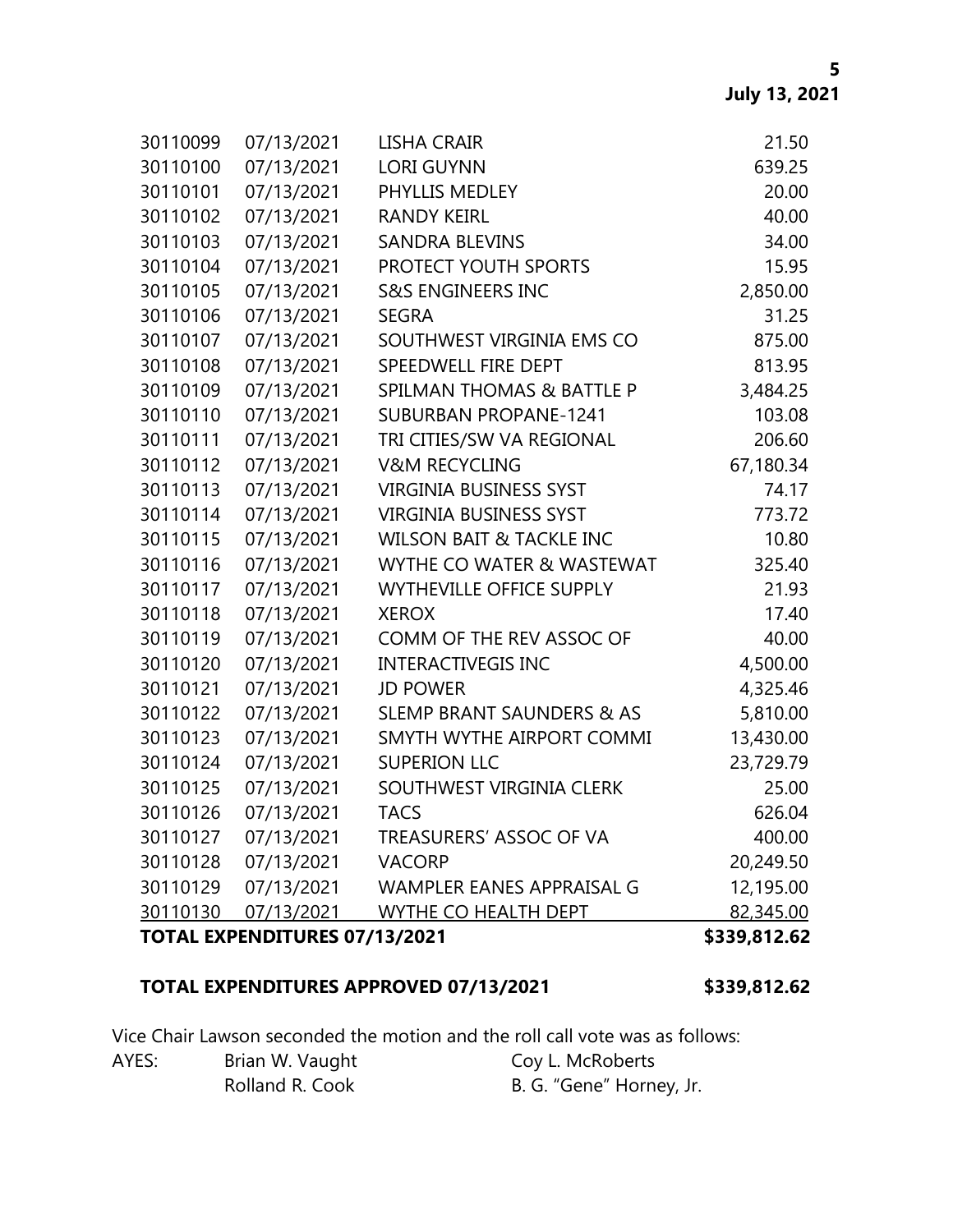Ryan M. Lawson Stacy A. Terry James D. "Jamie" Smith

NAYS: None

## **MINUTES OF PREVIOUS MEETING**

The Board was presented with the June 30, 2021 minutes for approval.

Supervisor Smith made a motion, seconded by Supervisor Terry, to approve the June 30, 2021 minutes as presented.

The roll call vote on the motion was as follows:

AYES: Brian W. Vaught Coy L. McRoberts Rolland R. Cook B. G. "Gene" Horney, Jr. Ryan M. Lawson Stacy A. Terry James D. "Jamie" Smith

NAYS: None

## **APPOINTMENTS**

Mr. Bear mentioned a vacancy on the Appalachian Exposition Center Authority, as well as two vacancies remain on the Wytheville Community College Board. Both Supervisor Terry and Vice Chair Lawson had nominations.

Supervisor Terry made a motion, seconded by Supervisor Smith, to appoint Mr. Barry Ayers to the Appalachian Exposition Center Authority, filling the unexpired term of a former member. Mr. Ayers terms will expire on December 31, 2021.

The vote on the motion was unanimous.

Vice Chair Lawson made a motion, seconded by Supervisor Horney, to appoint Mr. Dale Clark to the Wytheville Community College Board. Mr. Clark's term will expire on June 30, 2025.

The vote on the motion was unanimous.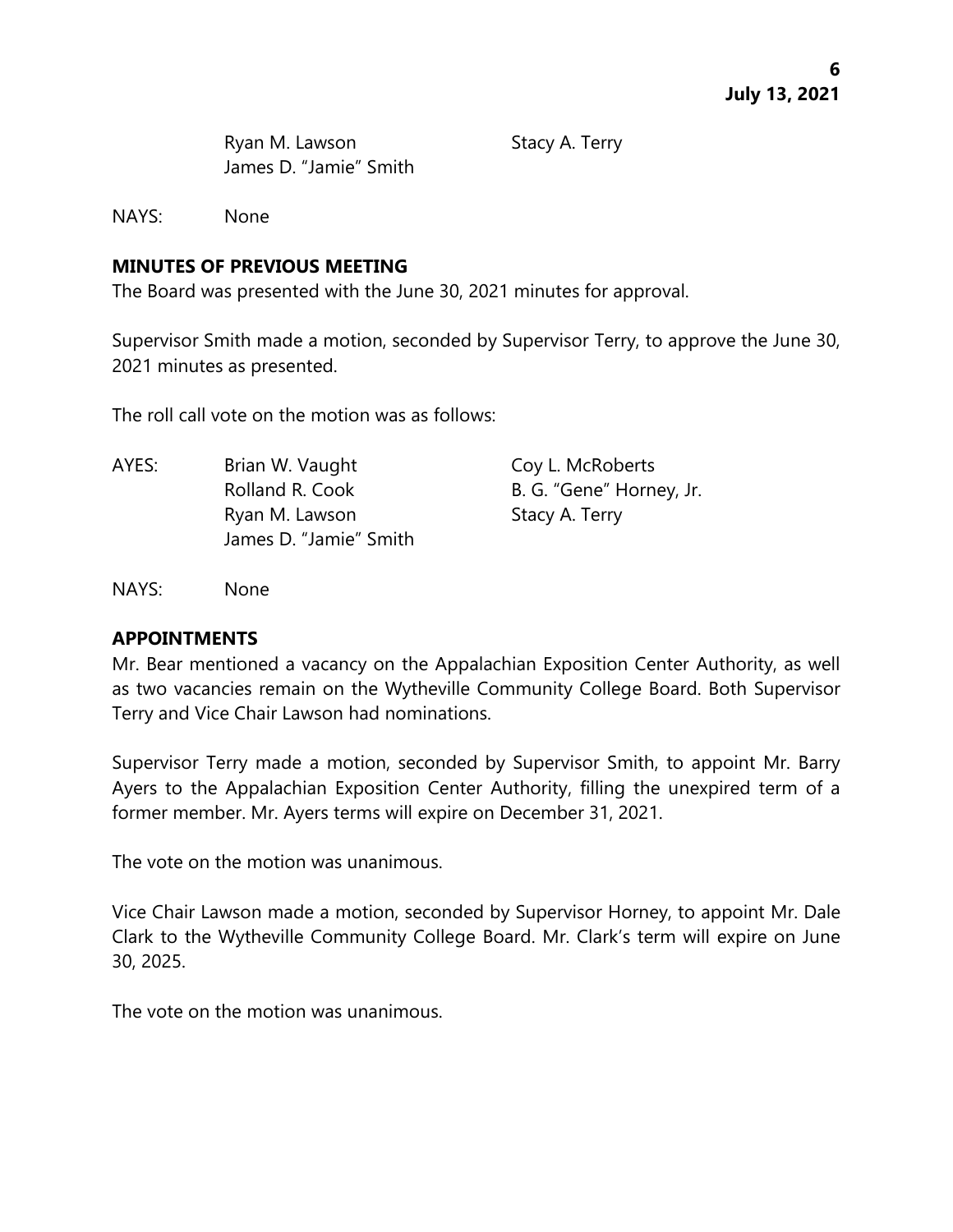#### **APEX REPORT – MRS. BETSY GILLMAN**

Mrs. Betsy Gillman, Vice Chair of the APEX Authority, provided the Board of Supervisors with an update on events scheduled as well as events that have already taken place.

Mrs. Gillman gave a brief overview of the Monster Truck event which sold over 1,800 tickets and which drew people from VA, NC, TN, WV and KY. Another recent event was the Crossroads Classic all breed horse show. Gary Altizer reported there were over 300 exhibitors from VA, NC, TN and WV. Mrs. Gillman is awaiting information from the Sheep & Goat Symposium.

The Board was provided a calendar of events. The APEX staff are now working on the July 23-25 RC Car event. There are other events booked through 2021, as reflected on the calendar, with several already booked for 2022. Mrs. Gillman mentioned there are other events where contracts are currently being negotiated.

Chair Vaught had asked for a profit/loss ("P&L") statement on events which Ms. Lewis sent to him and he then shared with the Board. The Chair asked Mrs. Gillman about the rent charge discrepancy on the P&L relating to the Sheep & Goat event (\$800 vs \$1,500).

Mrs. Gillman explained that the Sheep & Goat Symposium originally intended to book the barn for \$800/day but later decided to use the main arena for \$1,500/day.

In closing, Mrs. Gillman thanked the Board for appointing both Mr. Wyatt and Mr. Ayers to the APEX Authority, filling all vacancies.

Mr. Hankins asked the Chair if he can share the report he prepared for the Board during budget season with Mr. Wyatt, per a recent phone conversation he had with him.

The Chair believes that Mr. Hankins' report is public information so he doesn't see a problem sharing that report.

## **REASSESSMENT UPDATE – MR. MICHAEL COLAVECCHIO**

Mr. Mike Colavecchio of Wampler-Eanes Appraisal Group appeared before the Board to provide an update on the reassessment.

As of yesterday, Mr. Colavecchio reported there were 10,640 parcels inspected, which is about 54% of the total number of parcels. Approximately 5,000 of them have been entered into the new CAMA System. He anticipates that field inspections should be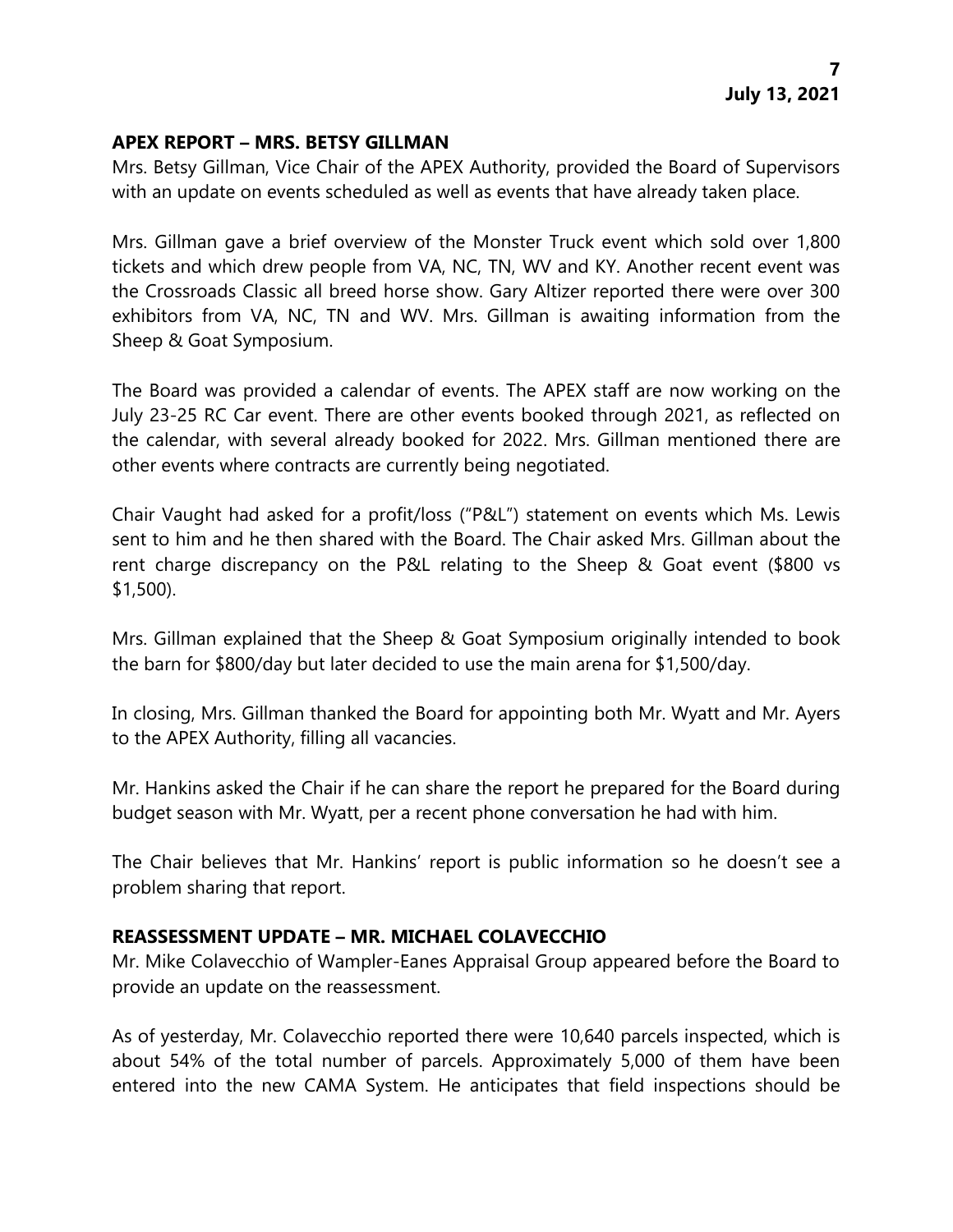complete by the end of October. However, the data conversion has slowed them down a little bit as they are having to scrutinize the data more carefully.

Mr. Colavecchio reported that market data has revealed significant increases among residential properties. The number of sales in 2021 compared to 2020, hasn't changed that much; however, comparing current assessments to the actual sales data, the ratio of assessment is about 90% of the 2020 residential sales. For the 2021 residential sales, it is about 82% which means the market is increasing substantially. In his opinion, Mr. Colavecchio views this as an irrational market with people outbidding each other, and he's not sure how long it can continue. Commercial and agricultural properties seem to be assessed between 95-100% of value.

One property, in particular, sold in June for \$215k and is currently assessed for \$125k. Based on the listing information for that property, the home had been completely renovated with custom features. Mr. Colavecchio said that unless the assessors go into a home, or the owner provides information, much of the interior data can't be known until after a sale takes place.

Chair Vaught asked if the work is complete by late October, will that allow the Board enough time to review the data and adjust the tax rate.

Mr. Bear responded that it will as new rates would not be set until April or May. Also, if the reassessment results in a revenue increase greater than 1%, then it would need to be advertised as a tax increase if the rates are not changed. Mr. Bear asked Mr. Colavecchio if inspectors are leaving any kind of information at the residential properties they assess.

Mr. Colavecchio said they do leave cards at/on the door that contain a general description of what they're doing and that also include contact information.

## **WYTHE COUNTY REGISTRAR ELECTION SYSTEMS MAINTENANCE AGREEMENT**

Mr. Bear reminded the Board that during budget presentations, the Registrar presented information about this extended maintenance agreement which the Board agreed to.

Supervisor Terry made a motion, seconded by Vice Chair Lawson, to approve the Election Systems & Software, LLC's agreement as presented, and authorize staff to execute.

The roll call vote on the motion was as follows: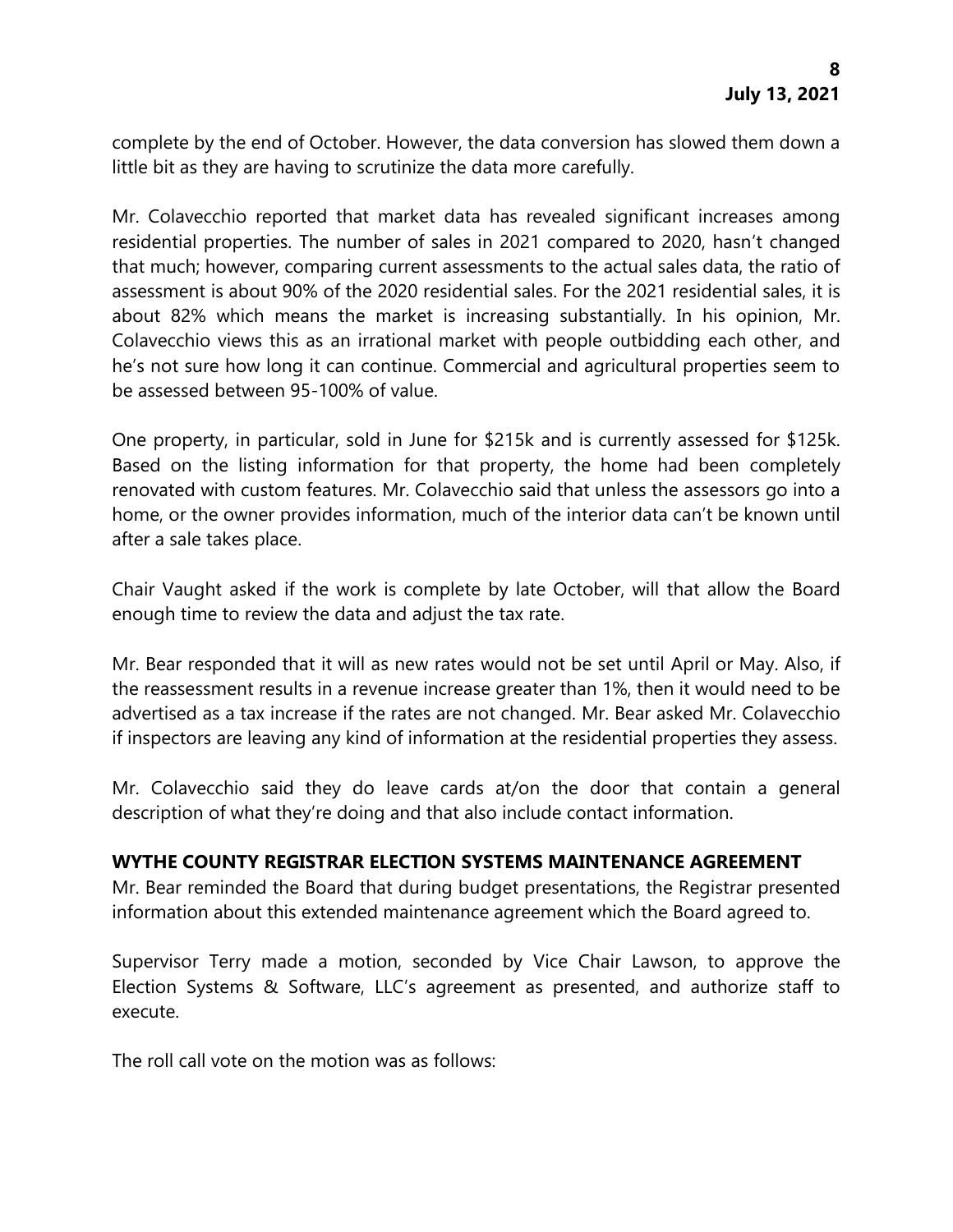AYES: Brian W. Vaught Coy L. McRoberts Rolland R. Cook B. G. "Gene" Horney, Jr. Ryan M. Lawson Stacy A. Terry James D. "Jamie" Smith

NAYS: None

# **LEAD MINES RESCUE SQUAD CHANGE ORDER #1**

Mr. Bear stated that at the last meeting, the Board recommended awarding the contract and a construction bond for this project. Mr. Kincer has worked with the company on the construction bond, and light of the current building environment, staff recommend approval.

Supervisor McRoberts made a motion, seconded by Supervisor Smith, to approve Change Order #1 for the Lead Mines Rescue Squad project.

The roll call vote on the motion was as follows:

AYES: Brian W. Vaught Coy L. McRoberts Rolland R. Cook B. G. "Gene" Horney, Jr. Ryan M. Lawson Stacy A. Terry James D. "Jamie" Smith

NAYS: None

Mr. Bear added that, per the contractor, we should expect a long lead time for the metal building to come in (5-6 months).

## **CROSSROADS REGIONAL INDUSTRIAL FACILITY AUTHORITY – FINANCIAL REPORT**

Mr. Bear shared this report with the Board and commented that the audit is simple and straight-forward and, as such, recommends acceptance.

Vice Chair Lawson made a motion, seconded by Supervisor Terry, to accept the Crossroads Regional Industrial Facility Authority's Financial Report for the year ended June 30, 2020.

The roll call vote on the motion was as follows:

AYES: Brian W. Vaught Coy L. McRoberts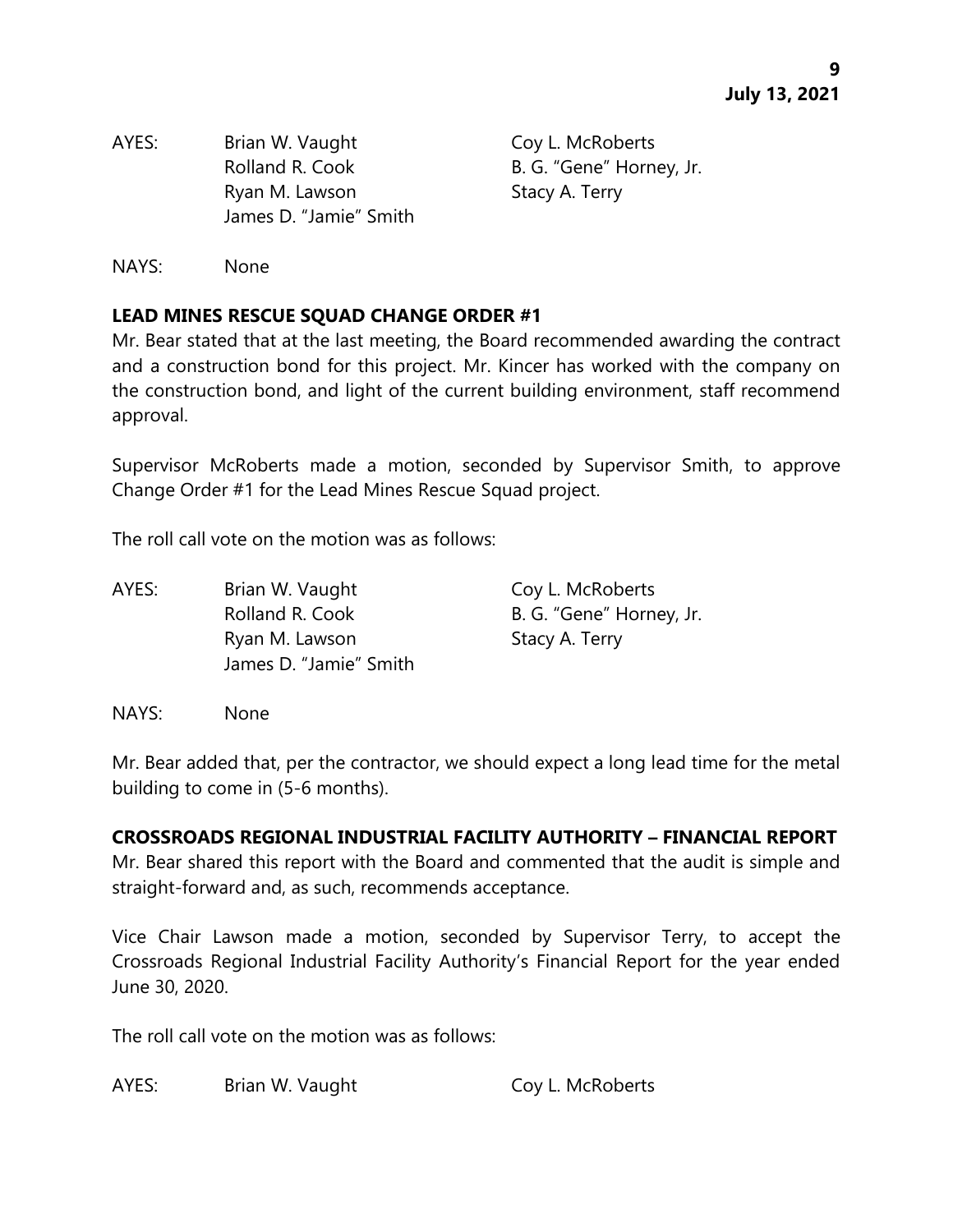Rolland R. Cook B. G. "Gene" Horney, Jr. Ryan M. Lawson Stacy A. Terry James D. "Jamie" Smith

NAYS: None

## **TENURE RECOGNITION POLICY**

Mr. Bear presented the Board with a proposed tenure recognition policy, one that has been reviewed and recommended by the Budget Committee. Basically, for five-year milestones at June 30<sup>th</sup>, employees will receive \$10 for each year of service.

Supervisor Cook asked which County employees would be included in this policy.

Mr. Bear said it would include all County Administration Staff and all Constitutional Officers.

Chair Vaught mentioned that years ago, plaques and jackets were given to employees who were being recognized for their service.

Supervisor Horney said, personally, he likes this idea but some people in his district feel otherwise. If employees were to get step raises every year, then he would view this as unnecessary – but they don't.

Vice Chair Lawson made a motion, seconded by Supervisor Terry, to adopt the Five-Year Increment Tenure Recognition Policy as presented.

The roll call vote on the motion was as follows:

| AYES:    | James D. "Jamie" Smith<br>Coy L. McRoberts | Stacy A. Terry           |
|----------|--------------------------------------------|--------------------------|
| NAYS:    | Rolland R. Cook                            | B. G. "Gene" Horney, Jr. |
| ABSTAIN: | Brian W. Vaught                            | Ryan M. Lawson           |

After a brief discussion with the Assistant County Attorney, it was clarified that the Chair and Vice Chair could vote on the issue because it did not solely affect the Sheriff's Office.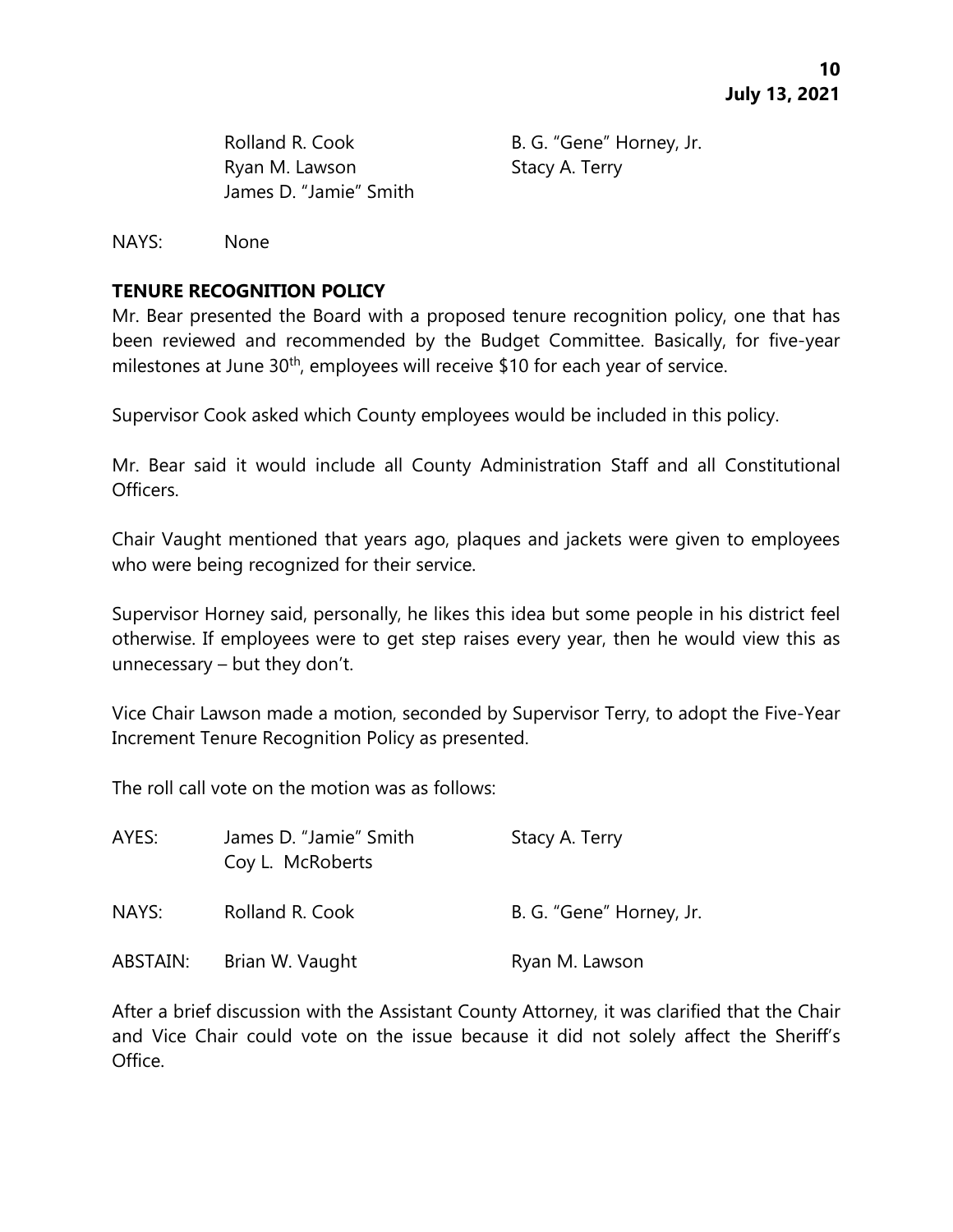Vice Chair Lawson made a motion, seconded by Supervisor Terry, to reconsider the last vote.

The roll call vote on the motion was as follows:

| AYES: | Brian W. Vaught<br>Ryan M. Lawson<br>James D. "Jamie" Smith | Coy L. McRoberts<br>Stacy A. Terry |
|-------|-------------------------------------------------------------|------------------------------------|
| NAYS: | Rolland R. Cook                                             | B. G. "Gene" Horney, Jr.           |

Vice Chair Lawson made a motion, seconded by Supervisor Terry, to adopt the Five-Year Increment Tenure Recognition Policy as presented.

The roll call vote on the motion was as follows:

| AYES: | Brian W. Vaught                          | Coy L. McRoberts         |
|-------|------------------------------------------|--------------------------|
|       | Ryan M. Lawson<br>James D. "Jamie" Smith | Stacy A. Terry           |
| NAYS: | Rolland R. Cook                          | B. G. "Gene" Horney, Jr. |

Chair Vaught acknowledged that he has not accepted any pay raises coming out of the General Fund since he has been on the Board of Supervisors. With this new policy, he is eligible to receive \$150 this year and he wishes to donate that to the Logan Smith Memorial Scholarship Fund.

## **AMERICAN RESCUE PLAN ACT ("ARPA")**

Mr. Bear stated that Wythe County is scheduled to receive \$5,571,531 through ARPA. These funds need to be obligated by December 31, 2024 and expended by December 31, 2026. A public hearing is required to amend our budget by this amount. Mr. Bear also stated that the Budget Committee and staff will consider how best to allocate these funds, likely with \$2M going into Broadband, and an even greater portion going to water/wastewater projects.

Supervisor Cook made a motion, seconded by Supervisor Smith, to set the public hearing for August 10, 2021 at 6:05 p.m.

The roll call vote on the motion was as follows: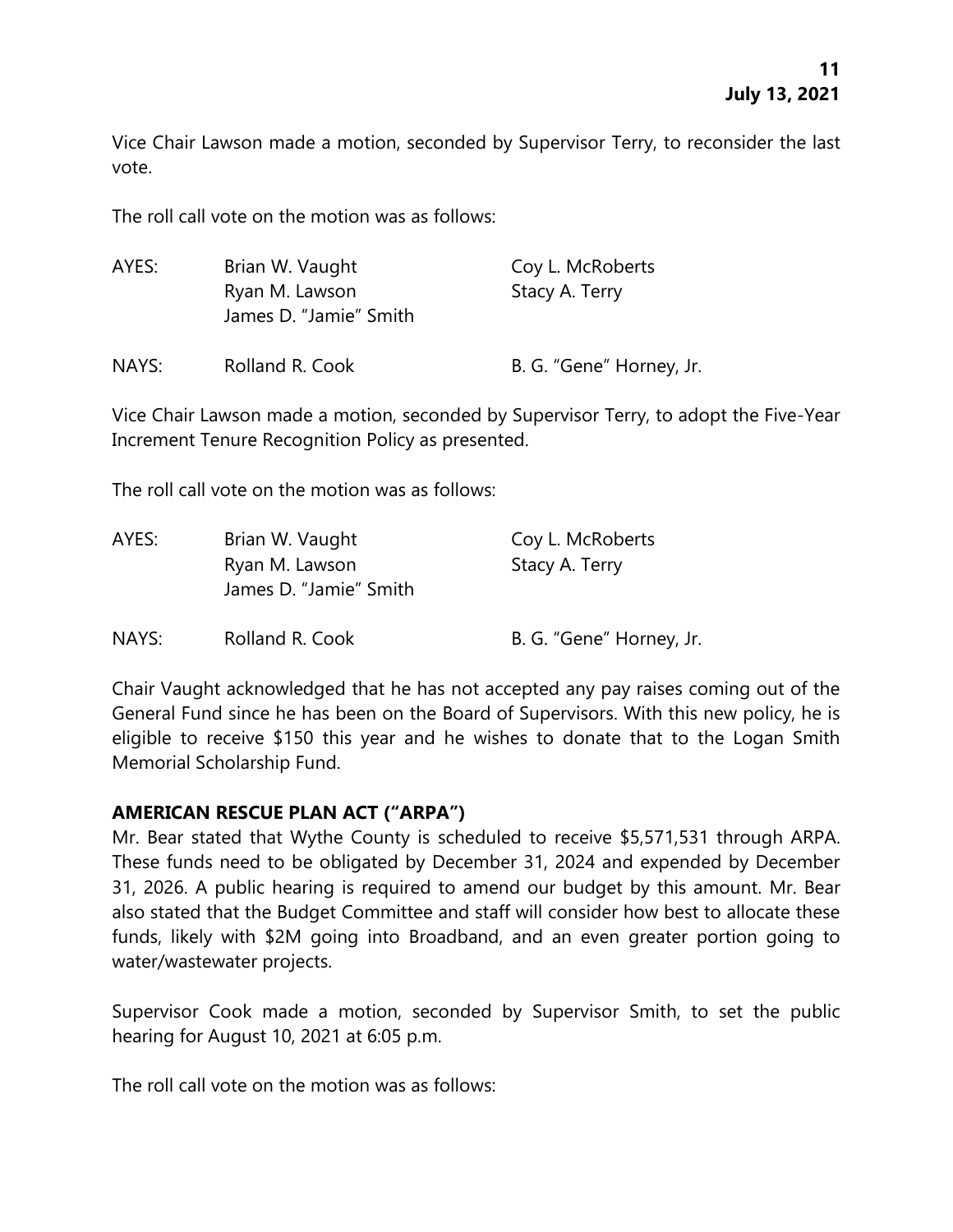AYES: Brian W. Vaught Coy L. McRoberts Rolland R. Cook B. G. "Gene" Horney, Jr. Ryan M. Lawson Stacy A. Terry James D. "Jamie" Smith

#### NAYS: None

Mr. Bear mentioned that after meeting with Mr. Peed, we will need to decide on replacement water projects versus new line water projects, and they will need to be prioritized in the next month or so.

Chair Vaught said that VACo sent an email about the Governor's proposal on use of the ARPA funds. Regarding the \$53M for Industrial Revitalization Fund, the Chair suggested Mr. Manley look into this to see if any properties here qualify. The Governor is also proposing \$50M for Virginia Tourism Recovery which the Chair believes could provide funding for appropriate signage at the APEX Center.

Mr. Bear announced that the Governor will be at the Southwest Virginia Higher Education Center Friday, July 16<sup>th</sup> at 10:00 a.m. for a Broadband announcement.

#### **CAPITAL IMPROVEMENTS PLAN ("CIP")**

Mr. Hankins provided an overview of the annual proposed plan. New this year is VDOT's requirement that revenue sharing projects be included in the CIP prior to their approval of funding. Mr. Hankins mentioned the previous oversight in the CIP with respect to the value of the Animal Shelter and Scott Memorial which has now been corrected. This plan was put together by staff and department heads, and the Board is free to make any changes they deem necessary. Additionally, the Planning Commission has reviewed the CIP and recommends approval.

Mr. Bear thanked Mr. Hankins and all the people who helped put this together. It's one thing to hear about various needs and repairs, but when you see actual photos, it clearly helps to better understand these needs. The CIP needs to be adopted prior to October  $1$ <sup>st</sup>.

Chair Vaught appreciated all the pictures as it provides transparency for our spending. It also helps the public better understand the needs.

Supervisor Cook voiced concern with the cost of Barren Springs Community Center which is more than double what they anticipated.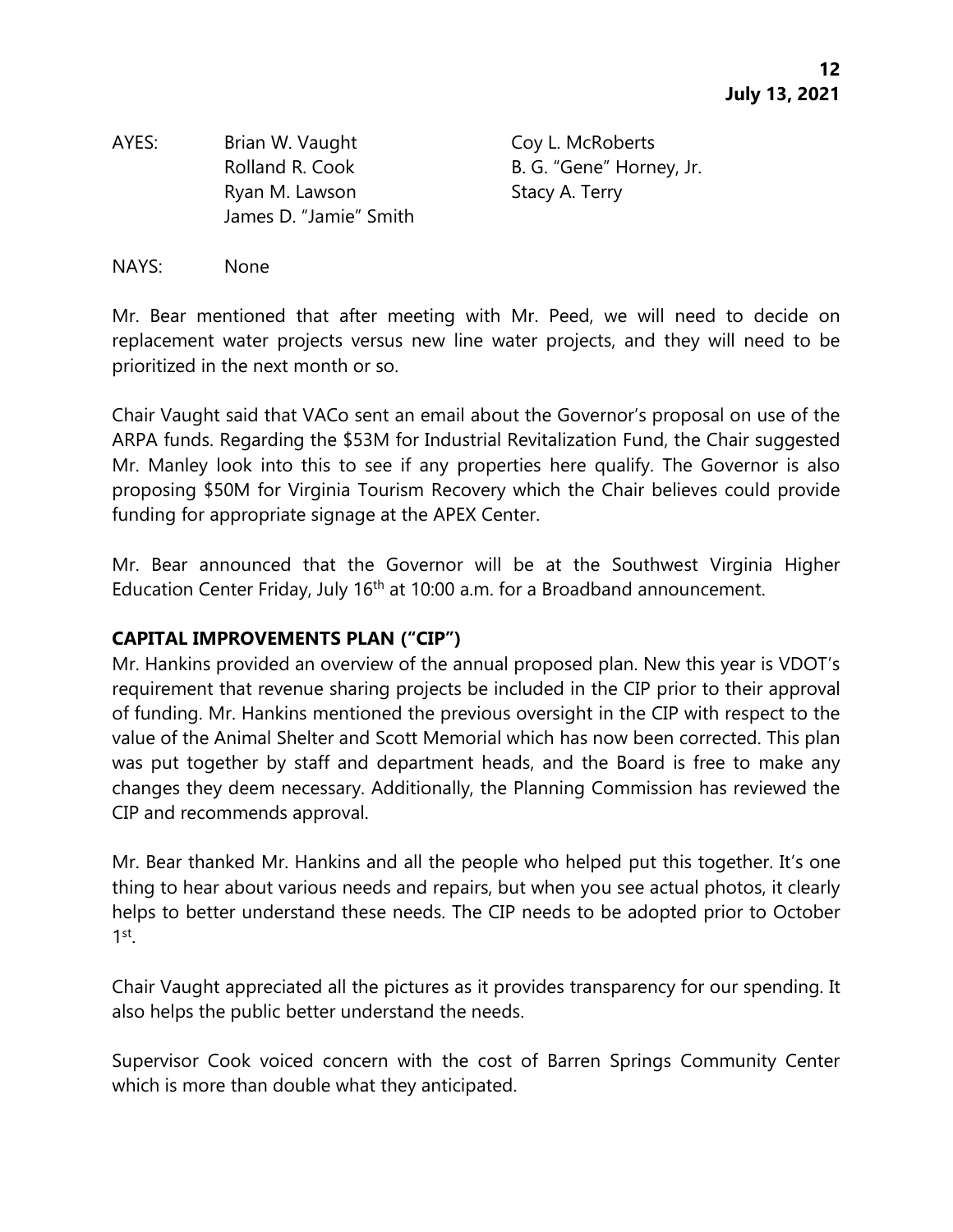Mr. Bear responded that the local funding remains the same but we will be seeking other funding sources/grants to help cover the additional cost.

Supervisor Horney inquired about the higher cost to pave Speedwell Convenience Center compared to other convenience centers (and it's listed twice).

Mr. Hankins is not sure why but said we will have better numbers once this is put out for bid. As for duplications on the spreadsheet, they will be corrected.

# **SHERIFF'S OFFICE REQUEST – DRUG ENFORCEMENT PETTY CASH**

Mr. Bear explained that the Sheriff's Office is changing the way they're handling narcotics enforcement and, therefore, are requesting to amend and appropriate \$10k to a new line item (Narcotics Enforcement) in the 3102 budget.

Supervisor Cook made a motion, seconded by Supervisor Smith, to amend and appropriate \$10,000 to the new Narcotics Enforcement line item.

Chief Deputy Foster briefly explained the reason for the request which is primarily due to the escalating drug problems. He mentioned they were part of a multi-county task force but now they want to limit the enforcement to our own county. With the multicounty task force, seizures and cash property had to be split among all the counties in the task force and the Chief Deputy said that is not right if his people are doing most of the work. By severing the task force relationship, he said they can use that money saved to fund their own program and hopes that in the end it will be self-supporting. This will be an effective program and is in the best interest of the citizens of Wythe County. Chief Deputy also stated that when people are found guilty, the money has to be paid back in full before they can be released from probation.

Chief Deputy was also pleased to report that the jail inmates will be back on Friday and Monday to help with cleanup around the County. Going forward, he is uncertain how often we will have the inmates on cleanup duty.

Cleanup was requested by Chair Vaught on West Lee Highway, and by Supervisor Smith along Chapman Road.

Chief Deputy Foster also thanked the Board for the Tenure Recognition Policy and stated that he would also be donating his 34-year award (\$300) in Logan Smith's memory.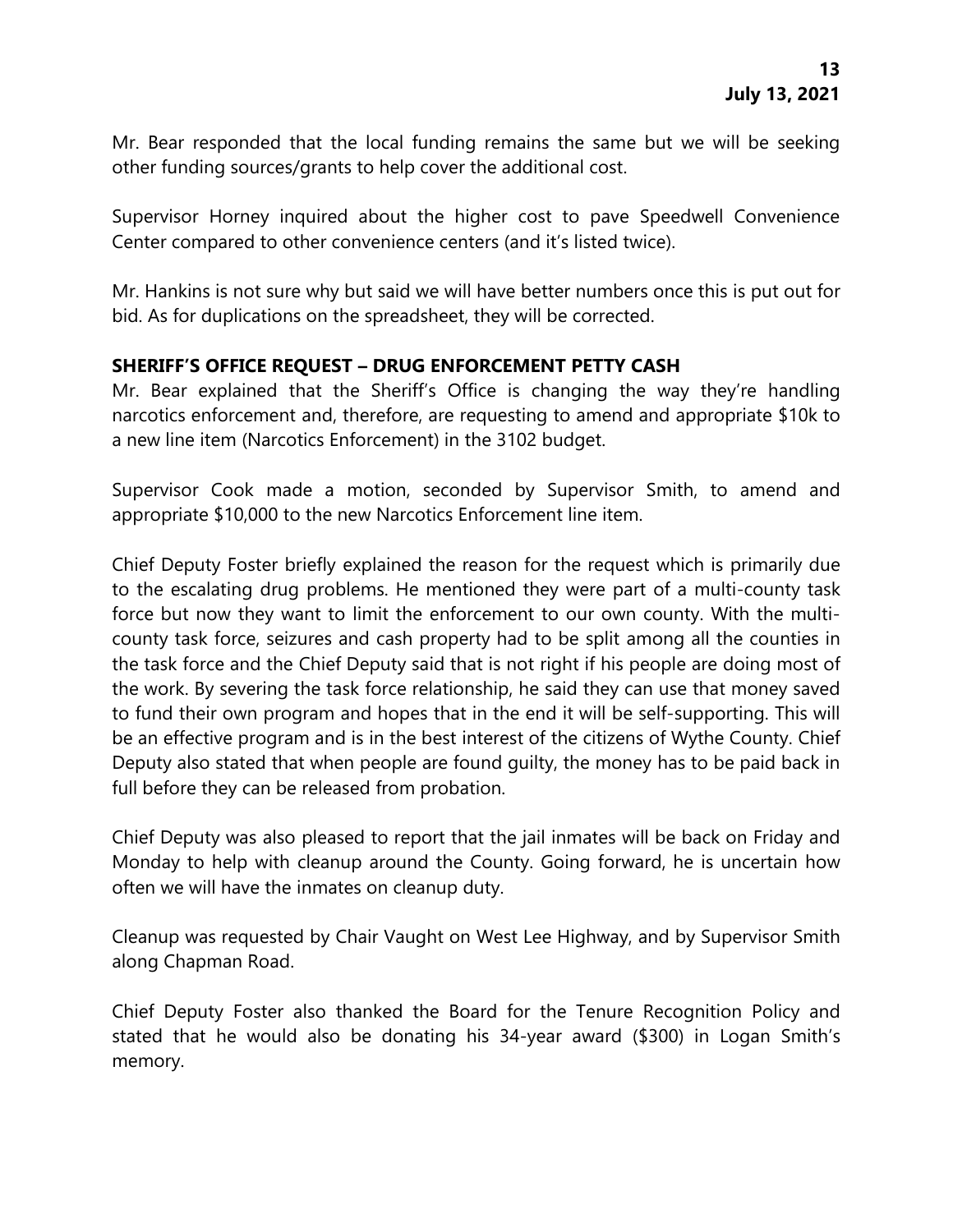The roll call vote on the motion was as follows:

| AYES:    | Rolland R. Cook<br>James D. "Jamie" Smith<br>Coy L. McRoberts | B. G. "Gene" Horney, Jr.<br>Stacy A. Terry |
|----------|---------------------------------------------------------------|--------------------------------------------|
| NAYS:    | <b>None</b>                                                   |                                            |
| ABSTAIN: | Brian W. Vaught                                               | Ryan M. Lawson                             |

Chief Deputy Foster presented the Board with a time-sensitive request. In light of recent shootings, he said it is important to have an armored vehicle (BearCat) as well as night vision equipment since most shootings occur at night. A new, fully furnished armored vehicle would cost approximately \$338k; however, they can secure a used vehicle for \$175k. Funds are allocated for a vehicle in the PAF, and funds for night vision equipment from Police Supplies. The County cannot afford to have another police officer shot. Chief Deputy said the money is available to protect the officers so there is no good reason not to use it.

Mr. Bear summarized the request to amend and appropriate \$175k to Motor Vehicles & Equipment and \$60k to Police Supplies. The balance in the PAF at the end of May was \$857k.

Supervisor Cook made a motion, seconded by Supervisor Terry, to amend and appropriate \$175,000 to Motor Vehicles & Equipment (470030) and \$60,000 to Police Supplies (461260).

The roll call vote on the motion was as follows:

| AYES: | Rolland R. Cook        | B. G. "Gene" Horney, Jr. |
|-------|------------------------|--------------------------|
|       | James D. "Jamie" Smith | Stacy A. Terry           |
|       | Coy L. McRoberts       |                          |
| NAYS: | <b>None</b>            |                          |

ABSTAIN: Brian W. Vaught Ryan M. Lawson

Supervisor Horney made a motion, seconded by Supervisor Smith, to approve the increase of Narcotics Petty Cash from \$1,000 to \$5,000.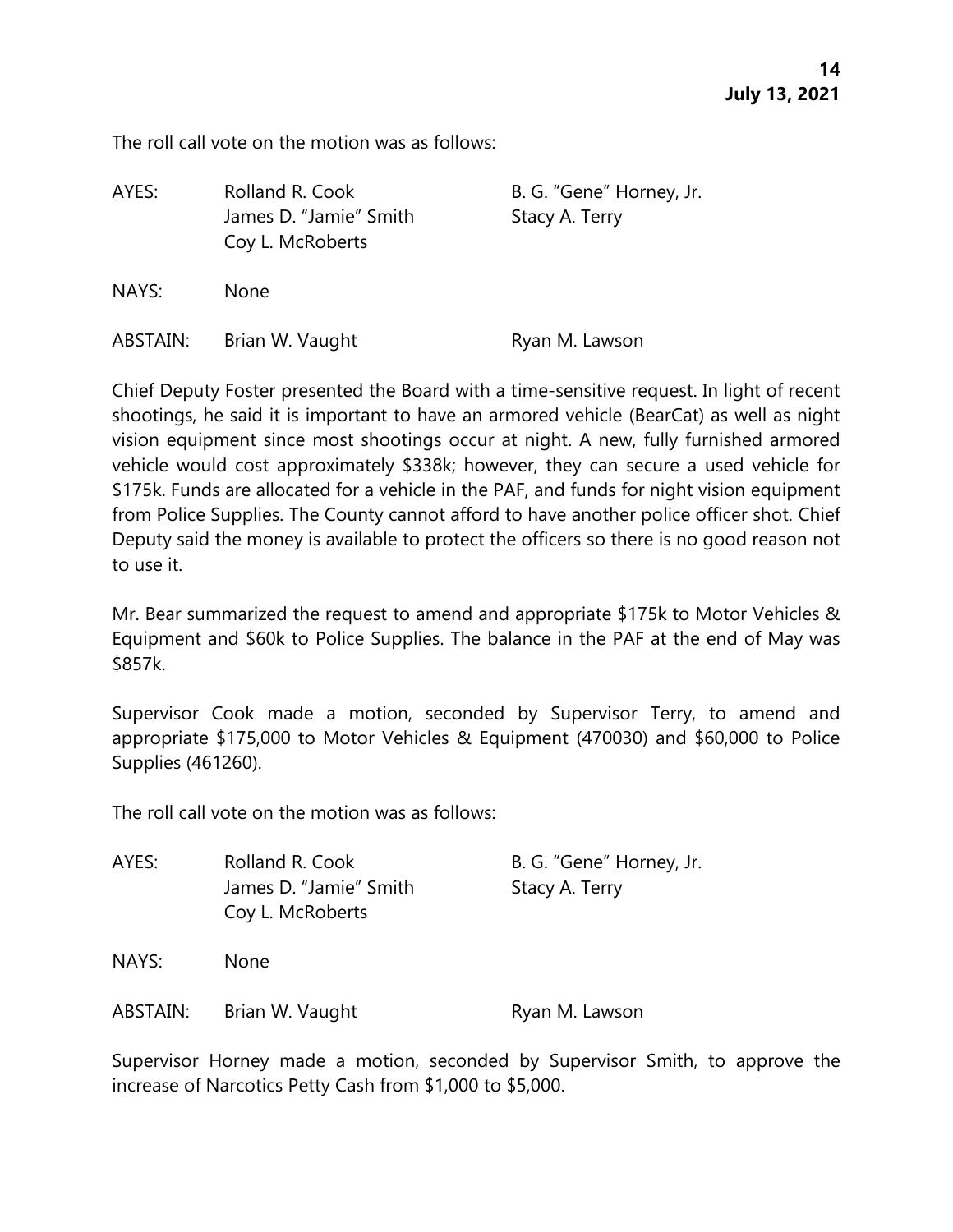The roll call vote on the motion was as follows:

| AYES:    | Rolland R. Cook<br>James D. "Jamie" Smith<br>Coy L. McRoberts | B. G. "Gene" Horney, Jr.<br>Stacy A. Terry |
|----------|---------------------------------------------------------------|--------------------------------------------|
| NAYS:    | <b>None</b>                                                   |                                            |
| ABSTAIN: | Brian W. Vaught                                               | Ryan M. Lawson                             |

#### **SPEEDWELL FEEDLOT**

Chair Vaught asked Mr. Bear if there are any updates on the Speedwell feedlot.

Mr. Bear responded that last he knew (VDACS), everything was in place but he will follow-up again with them. DEQ has no policy other than monitoring the runoff, and water testing is not part of their policy. He and/or Mr. Kincer will reach out to VDACS again to see if there's anything new to report.

## **SUPERVISORS' REPORTS**

- 1. Runoff on Lots Gap Road Supervisor Smith mentioned that due to recent rainfall, particularly the area on the north side of the Salem Stone facility, sand is clogging the drains causing runoff issues for the residents down the mountain. The drain at Walton Furnace Road fills up quickly.
- 2. Convenience Center Restrictions Supervisor Cook would like the Board to review the policy for the convenience centers, specifically the limit on building materials (no more than one wheelbarrow full). He was turned away from the center on 52 and feels this limitation is unreasonable.

Chair Vaught doesn't understand how a truckload of old bicycles, gas grills, etc. can be dropped off, but more than a wheelbarrow full of building supplies cannot. He understands we don't want contractors who are remodeling homes filling up the dumpsters but this is not right.

Mr. Bear commented that the metals are recyclable so it's not costing us anything. However, the County spends about \$1.5M annually for trash disposal so there needs to be a delicate balance. If we make changes, then we'd probably be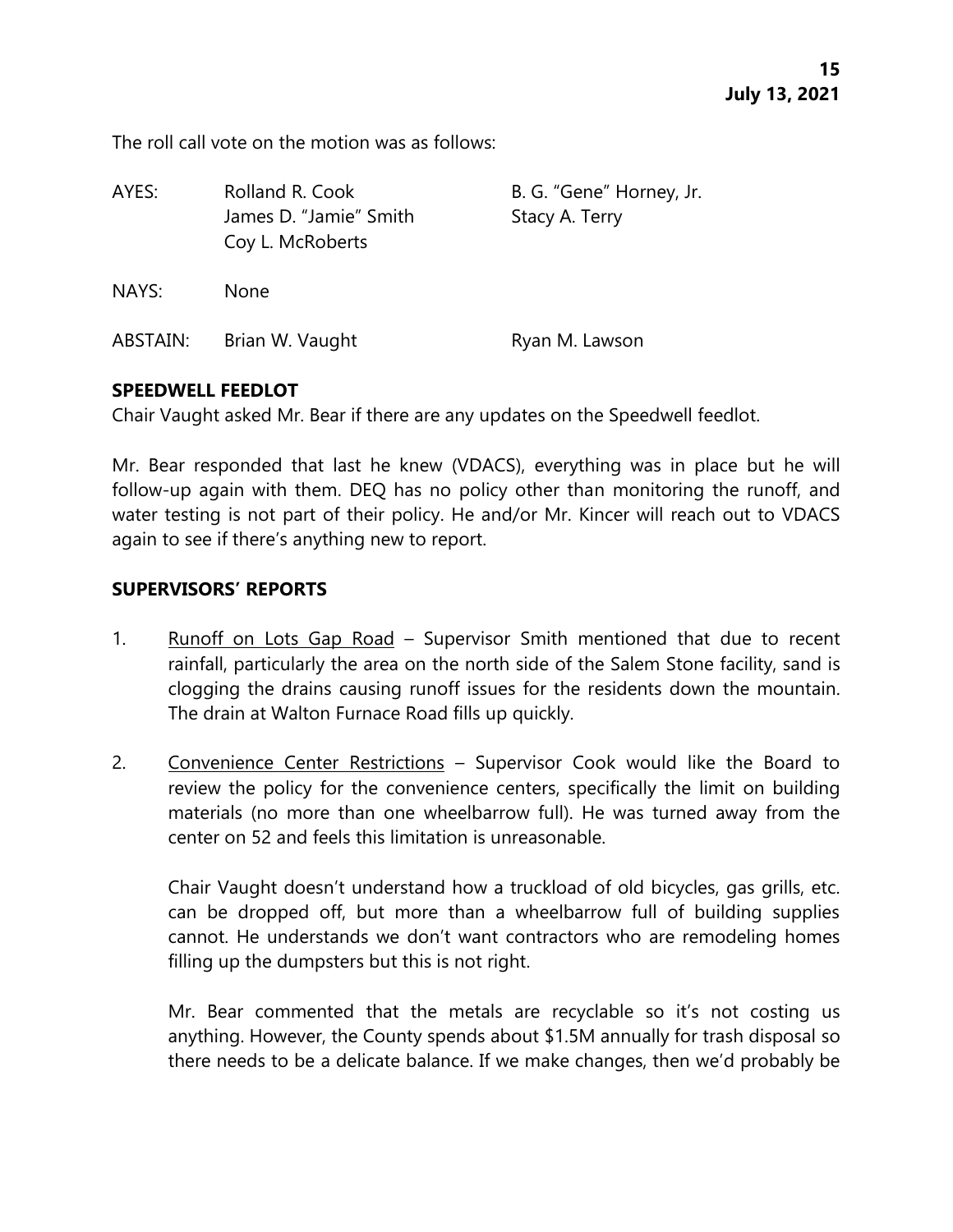looking at an increase in what we pay. Mr. Bear stated that residents can go to the transfer station and pay for disposing of large amounts.

3. Convenience Center Complaints – Vice Chair Lawson has received complaints about the center on 52 closing 5-10 minutes early and the personnel being very rude, which she has personally witnessed.

Mr. Bear will speak with Mr. Bowers and the contractor about this issue.

4. Gatorade Plant Odor – Vice Chair Lawson received a complaint about an odor coming from Gatorade facility. She discussed this with Mr. Bear and apparently, per their lease, this type of dumping is allowed.

Mr. Bear clarified that this is land applying of an agricultural enhancement product coming from their processing water. He emphasized the output is not sludge, waste or anything toxic, and that this has been going on for several years.

- 5. Barrett Mill Road Signage Supervisor Horney noticed that signage at the end of Barrett Mill and Grayson Turnpike is not visible through the vines growing around it.
- 6. VDOT Requests Supervisor Horney asked if VDOT could check the potholes on Old Bank Road and if they could also check the ditch in front of the big white house at the corner of Old Bank and St. Peter's.
- 7. Convenience Center Complaints Supervisor Terry reiterated what Supervisor Cook said regarding the limitation on building materials. It is ridiculous and the staff at the center on 52 are incredibly rude (one person in particular).
- 8. Mental Health Crises Chair Vaught stated that the County has had a mental health crisis for far too long and the Governor is not making it any better (he referenced five mental health centers not taking in anymore patients). He said it is not uncommon for law enforcement to spend anywhere from 14-24 hours with TDO and then have to drive another eight hours to Tidewater. The Chair would like to see a letter drafted to the Governor, Delegates and Senators explaining what a dangerous situation this has become and plead for a remedy. He would also like Mr. Bear to schedule a meeting with Mt. Rogers to discuss TDO's and Mt. Rogers promise of a crisis stabilization or drop-off center. Perhaps it's time we start keeping track of time and mileage that law enforcement are spending, and